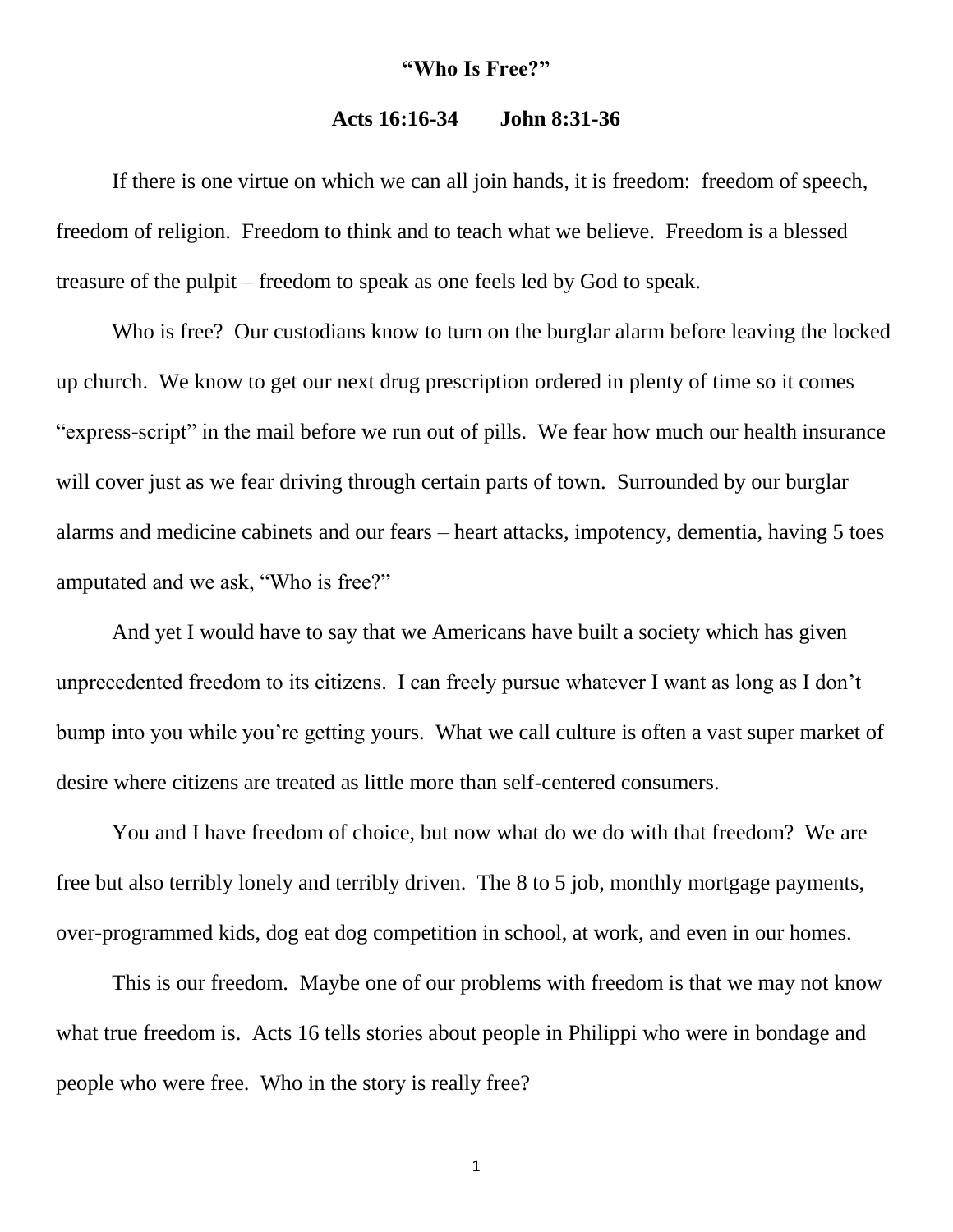Paul and Silas were going to the place of prayer and were accosted by a slave girl. Because this girl could tell people fortunes, she made money for her owners, who hired her out to read palms and provide entertainment at business conventions and rib cook-offs. She was possessed by a demon after all – mentally unbalanced we would say. She took to following Paul and Silas around, shouting at them, saying things about them. Here is a picture of enslavement – the grip of mental illness, schizophrenia, some "demon" which holds the victim in bondage.

Paul has enough of the young woman's raving and in the name of Christ cures her. Thank God, she is free! Yet no, she is not free. She is a slave, someone who is not a person but a piece of property.

Verse 19 "but when her owners saw that their hope of making money was gone, they seized Paul and Silas and dragged them into the marketplace before the authorities". The Philippian Chamber of Commerce moves into action.

One day Jesus healed a mentally deranged man by casting his demons into some swine. For this act of charity, he was promptly escorted out of town by the local Pork Growers Association.

At Ephesus, Paul had a big revival and many were converted and it was all wonderful – except for the members of the local 184 of the International Brotherhood of Artisans of silver shrines to Artemis whose business was negatively affected by this sudden influx of Christianity into their city. They did not like it at all and got rid of Paul.

2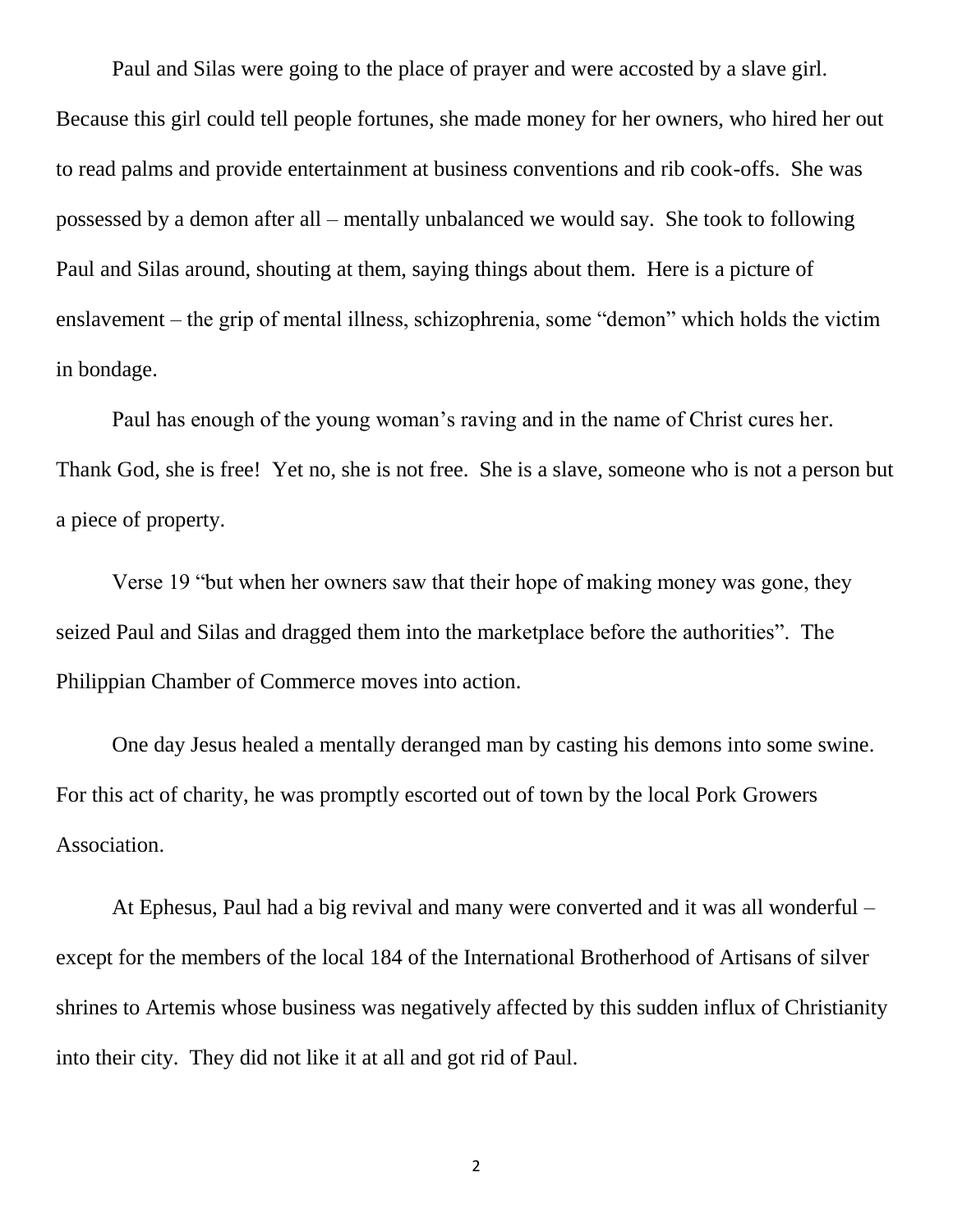Here is a young woman, chained her whole life to hell of demon possession and now she is free! There ought to be rejoicing! But no, her owners are not free enough to do that. It was fine to give a dollar to the Mental Health Association drive last fall, but this is another matter.

Religion has somehow gotten mixed up with economics here, and so her owners do what the vested interests always do when their interests are threatened.

The girl's owners say to the judge, "We're not against a little religion – as long as it is kept in it's place". In verse 20 they said to the judge, "These men are disturbing our city; they are Jews and are advocating customs that are not lawful for us as Romans to adopt or observe".

No, we do not come right out and say that our financial self-interest is threatened; we say that our nation is threatened by these missionaries who are foreigners. Besides, they are Jews and we all know what they are like – money grabbing and materialistic. If the nationalism and the anti-Semitism fail to work, we'll throw in an appeal for old time religion by saying, "They advocate customs not lawful for us to practice".

Nation, race, tradition – all stepping into line behind the dollar. Then the crowd falls into line behind the business leaders of the town by attacking and beating Paul and Silas. Paul and Silas are put into the back cell of the town prison and the jailer takes their feet and locks them in the iron shackles. Sounds like the Cuyahoga County Jail. The liberators have become the imprisoned. Jesus has helped set a pitiful young woman free, but two of his people get jailed in the process. That Jesus who preached, "You shall know the truth and the truth will make you free." He ended up on a cross.

3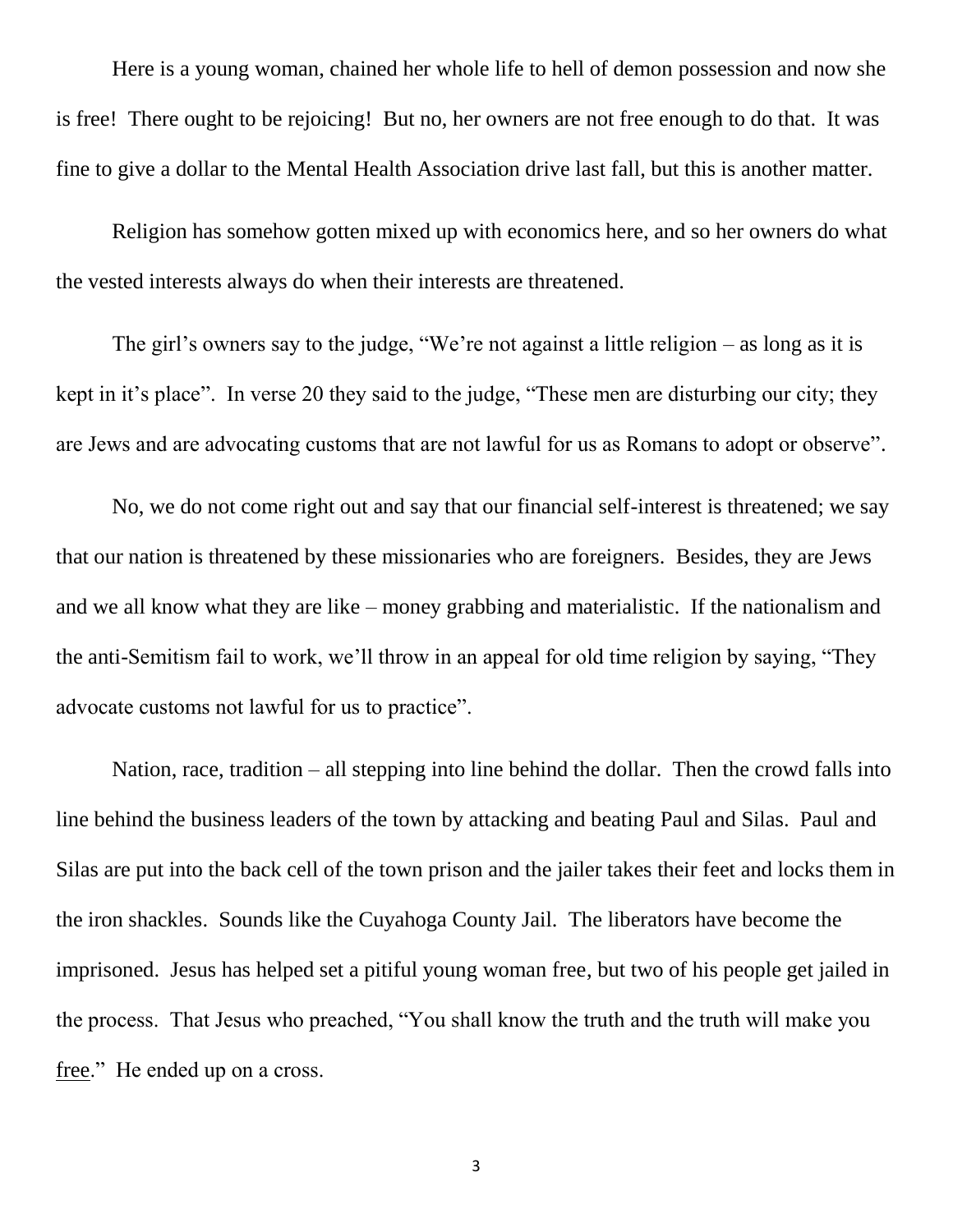Paul and Silas end up in prison. Verse 25 "about midnight Paul and Silas were praying and singing hymns to God, and the prisoners were listening to them". Wait, these men in chains, legs locked in shackles are singing, praying, having sort of a rally in jail.

The earth heaves, the prison shakes, the doors fly open and everyone's chains fall off. The jailer wakes, and when he sees the doors are open, he is horrified. Knowing what happens to jailers who permit their prisoners to escape, he draws his sword and prepares to do the honorable thing for disgraced jailers. Having the key to someone else's cell does not make you free.

Verse 28 Paul shouted in a loud voice, "Do not harm yourself for we are all here." The jailer says, "But you were bound in chains, now you are free to escape". Paul says, "No, we prisoners are free and you, our jailer, were chained but now are free to escape".

Verse 30 – Then the jailer brought them outside and said, "Sirs, what must I do to be saved?" What do I have to do to be free?

Verse 31 – They answered, "Believe on the Lord Jesus, and you will be saved, you and your household".

Verses 33-34 – At the same hour of the night he took them and washed their wounds; then he and his entire family were baptized without delay. He brought them into the house and set food before them; and he and his entire household rejoiced that he had become a believer in God.

4